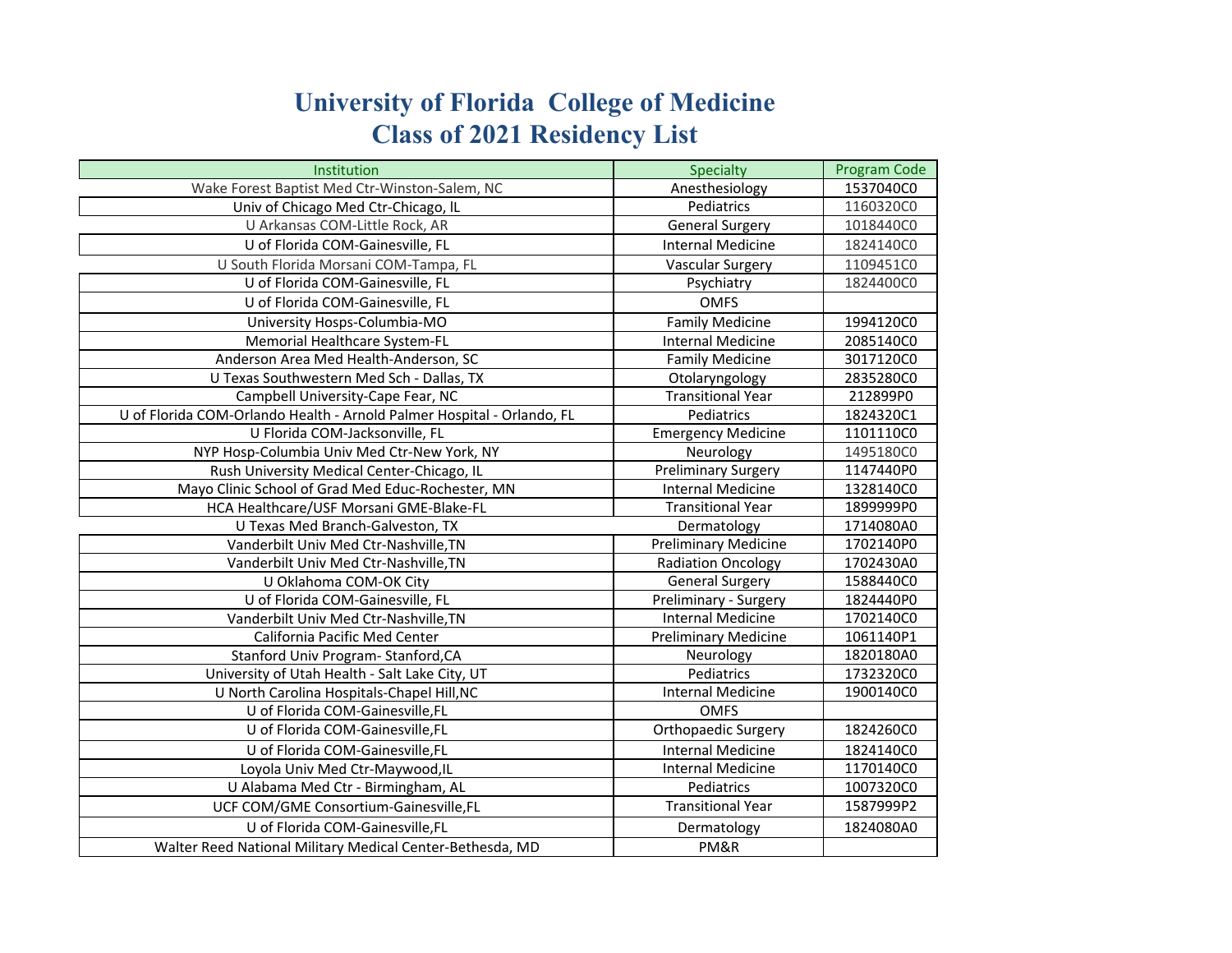| San Diego Naval Hospital-San Diego, CA                     | OB-GYN                      |           |
|------------------------------------------------------------|-----------------------------|-----------|
| Vidant Med Ctr/East Carolina Univ- Greenville, NC          | <b>Emergency Medicine</b>   | 3057110C0 |
| Vanderbilt Univ Med Ctr-Nashville, TN                      | PM&R                        | 1702340C0 |
| U Florida COM - Jacksonville, FL                           | <b>Emergency Medicine</b>   | 1101110C0 |
| Emory Univ SOM-Atlanta, GA                                 | Neurological Surgery        | 1113160C0 |
| Greater Lawrence Family Health Center Program-Lawrence, MA | <b>Family Medicine</b>      | 1283120C0 |
| Kendall Regional Med Ctr-FL                                | <b>Emergency Medicine</b>   | 1697110C0 |
| University of Buffalo SOM-Buffalo, NY                      | OB-GYN                      | 3099220C1 |
| Carolinas Medical Center-Charlotte, NC                     | OB-GYN                      | 1527220C0 |
| University of Miami-Miami, FL                              | Urology                     |           |
| U of Florida COM-Gainesville, FL                           | Psychiatry                  | 1824400C0 |
| UCF COM/GME Consortium-Orlando,FL                          | <b>Transitional Year</b>    | 1587999P0 |
| U Texas MD Anderson Cancer Ctr-Houston, TX                 | <b>Radiation Oncology</b>   | 1004430A0 |
| Texas Tech University-Lubbock, TX                          | Ophthalmology               | 2973140P1 |
| U North Carolina Hospitals-Chapel Hill, NC                 | <b>Family Medicine</b>      | 1900120C0 |
| University of Virginia-Charlottesville, VA                 | <b>Internal Medicine</b>    | 1737140C0 |
| U of North Carolina Hospitals-Chapel Hill, NC              | Ophthalmology               | 1900140P0 |
| Medical University of SC-Charleston, SC                    | OB-GYN                      | 1680220C0 |
| Bayfront Med Ctr-St. Petersburg,FL                         | <b>Family Medicine</b>      | 1911120C0 |
| U of Florida COM-Gainesville,FL                            | <b>Preliminary Surgery</b>  | 1824440P0 |
| U of Florida COM-Gainesville,FL                            | <b>OMFS</b>                 |           |
| U of Florida COM-Gainesville,FL                            | Psychiatry                  | 1824400C0 |
| U of Florida COM-Gainesville, FL                           | <b>Internal Medicine</b>    | 1824140C0 |
| Olive View-UCLA Med Ctr-CA                                 | <b>Preliminary Medicine</b> | 2950140P2 |
| UCLA Med Ctr-Los Angeles, CA                               | Neurology                   | 1956180A0 |
| U of Florida COM-Gainesville,FL                            | <b>Internal Medicine</b>    | 1824140C0 |
| U Alabama - Birmingham, AL                                 | Ophthalmology               | 13863570  |
| U Colorado SOM-Denver-Aurora, CO                           | <b>Family Medicine</b>      | 1076120C0 |
| U of Florida COM-Gainesville, FL                           | <b>Internal Medicine</b>    | 1824140C0 |
| U of Florida COM-Gainesville,FL                            | <b>Preliminary Medicine</b> | 1824140P0 |
| Rush University Medical Center-Chicago, IL                 | Preliminary Surgery         | 1147440P0 |
| U of Florida COM-Gainesville,FL                            | Orthopaedic Surgery         | 1824260C0 |
| Indiana University SOM                                     | Plastic Surgery-Integrated  | 1187362C0 |
| U of Florida COM-Gainesville, FL                           | Psychiatry                  | 1824400C0 |
| UC Irvine Med Ctr-Orange, CA                               | Psychiatry                  | 1043400C0 |
| University of Virginia-Charlottesville, VA                 | PM&R                        | 1737340C0 |
| Brown Univ/Rhode Island Hosp-Providence, Rhode Island      | <b>Internal Medicine</b>    | 1677140C0 |
| Louisiana State Univ Program-Shreveport, LA                | Otolaryngology              | 1232280C0 |
| U Maryland Med Ctr-Baltimore, MD                           | <b>Preliminary Medicine</b> | 1252140P0 |
| Johns Hopkins Hosp-Baltimore, MD                           | <b>Radiation Oncology</b>   | 1242430A0 |
| U of Florida COM-Gainesville, FL                           | <b>Preliminary Medicine</b> | 1824140P0 |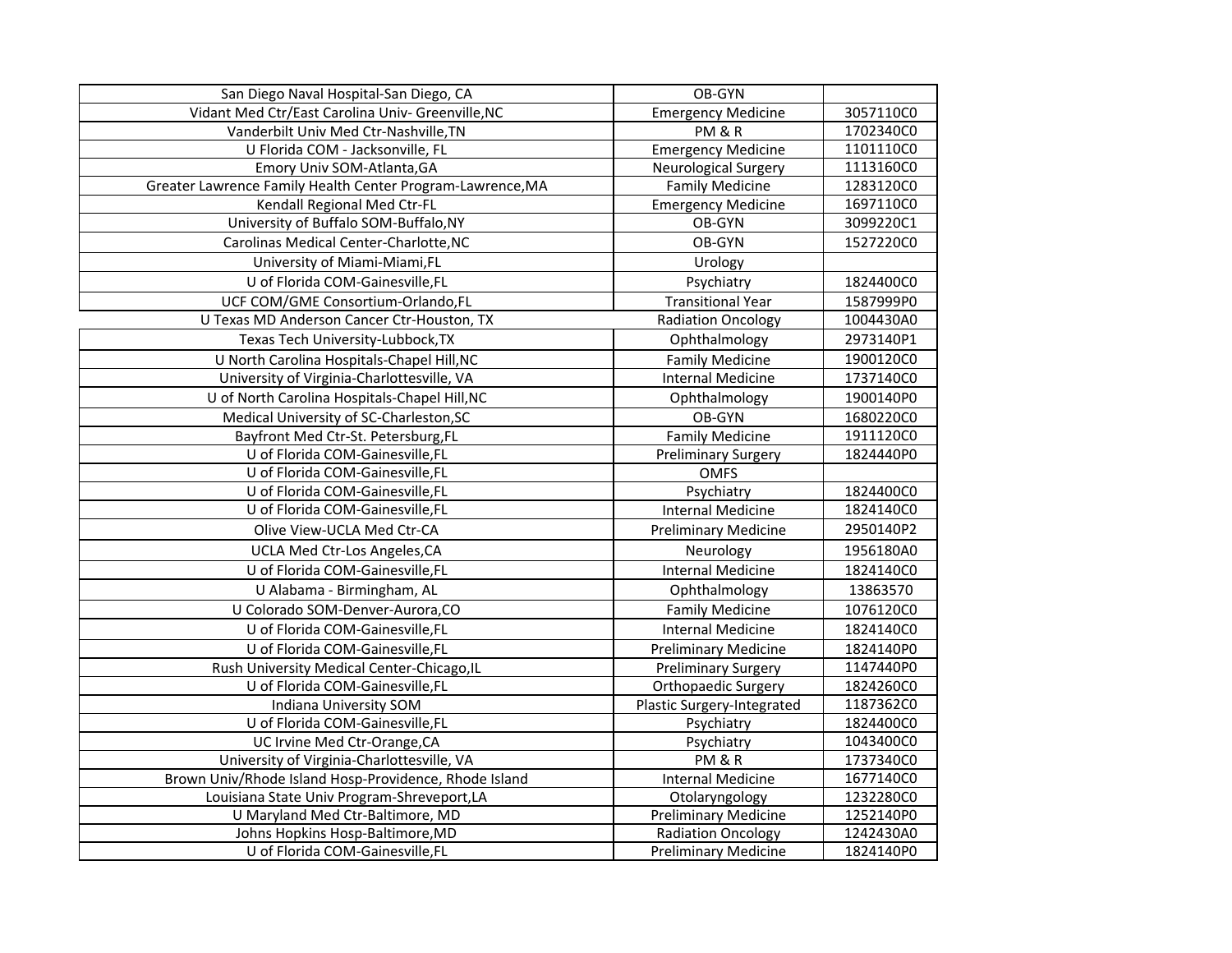| U of Florida COM-Gainesville, FL                          | <b>Radiation Diagnostic</b>  | 1824420A0 |
|-----------------------------------------------------------|------------------------------|-----------|
| Vanderbilt Univ Med Ctr-Nashville, TN                     | Pediatrics                   | 1702320C0 |
| Carolinas Medical Center-Charlotte, NC                    | Urology                      |           |
| University of Utah Health - Salt Lake City, UT            | Pediatrics                   | 1732320C0 |
| Vanderbilt Univ Med Ctr-Nashville, TN                     | Anesthesiology               | 1702040C0 |
| U Alabama Med Ctr - Birmingham, AL                        | <b>Internal Medicine</b>     | 1007140C0 |
| U Texas Med Sch-Houston                                   | <b>General Surgery</b>       | 2923440C0 |
| U of Florida COM-Gainesville, FL                          | Ophthalmology                | 1824140P0 |
| Johns Hopkins All Childrens Hosp-St. Petersburg, FL       | Pediatrics                   | 1589320C0 |
| U of Florida COM-Gainesville, FL                          | Anesthesiology               | 1824040C0 |
| Duke Univ Med Ctr-Durham, NC                              | <b>Internal Medicine</b>     | 1529140C0 |
| Brigham & Womens Hosp-Boston, MA                          | OB-GYN                       | 1265220C0 |
| Walter Reed National Military Medical Center-Bethesda, MD | Pathology                    |           |
| U Florida COM-Jacksonville,FL                             | <b>General Surgery</b>       | 1101440C0 |
| Orange Park Medical Center-Jacksonville, FL               | <b>Transitional Year</b>     | 1771999P0 |
| Orlando Health Center Hosp-Orlando, FL                    | <b>Emergency Medicine</b>    | 1107110C0 |
| Medical University of SC-Charleston, SC                   | Psychiatry                   | 1680400C0 |
| University of Utah Health - Salt Lake City, UT            | OB-GYN                       | 1732220C0 |
| Vanderbilt Univ Med Ctr-Nashville, TN                     | <b>General Surgery</b>       | 1702440C0 |
| UC San Francisco-San Francisco, CA                        | <b>Family Medicine</b>       | 1062120C  |
| U of Florida COM-Gainesville, FL                          | Psychiatry                   | 1824400C0 |
| Medical University of SC-Charleston, SC                   | Psychiatry                   | 1680400C0 |
| U of Florida COM-Gainesville, FL                          | Plastic Surgery - Integrated | 1824362C0 |
| U of Florida COM-Gainesville,FL                           | Orthopaedic Surgery          | 1824260C0 |
| U Washington Affil Hosp-Seattle, WA                       | <b>Emergency Medicine</b>    | 1918110C0 |
| Carolinas Med Ctr-Charlotte, NC                           | <b>Family Medicine</b>       | 1527120C0 |
| U Miami/Jackson Health System-Miami,FL                    | Neurology                    | 1104180C0 |
| HCA Healthcare/USF Morsani GME Hospital-Brooksville, FL   | <b>Family Medicine</b>       | 1662120C0 |
| Vanderbilt Univ Med Ctr-Nashville, TN                     | Plastic Surgery - Integrated | 1702362C0 |
| U Alabama Med Ctr - Birmingham, AL                        | <b>Internal Medicine</b>     | 1007140C0 |
| U of Florida COM-Gainesville, FL                          | <b>Internal Medicine</b>     | 1824140C0 |
| U of Florida COM-Gainesville, FL                          | Orthopaedic Surgery          | 1824260C0 |
| U Miami/Jackson Health System-Miami,FL                    | Anesthesiology               | 1104040C3 |
| Northwestern McGaw/NMH/VA-Chicago,IL                      | <b>Family Medicine</b>       | 2247120C2 |
| UCF COM/GME Consortium-Ocala,FL                           | <b>Preliminary Surgery</b>   | 1587440P0 |
| U of Florida COM-Gainesville, FL                          | <b>Internal Medicine</b>     | 1824140C0 |
| U Texas Southwestern Med Sch - Dallas, TX                 | Pediatrics                   | 2835320C0 |
| U Arizona COM-Tucson, AZ                                  | <b>Emergency Medicine</b>    | 1015110C0 |
| U of Florida COM-Jacksonville,FL                          | <b>OMFS</b>                  |           |
| West Kendall Baptist Hospital-Miami,FL                    | <b>Family Medicine</b>       | 1538120C0 |
| San Antonio Military Medical Center-San Antonia, TX       | Psychiatry                   |           |
| U of Florida COM-Gainesville,FL                           | Psychiatry                   | 1824400C0 |